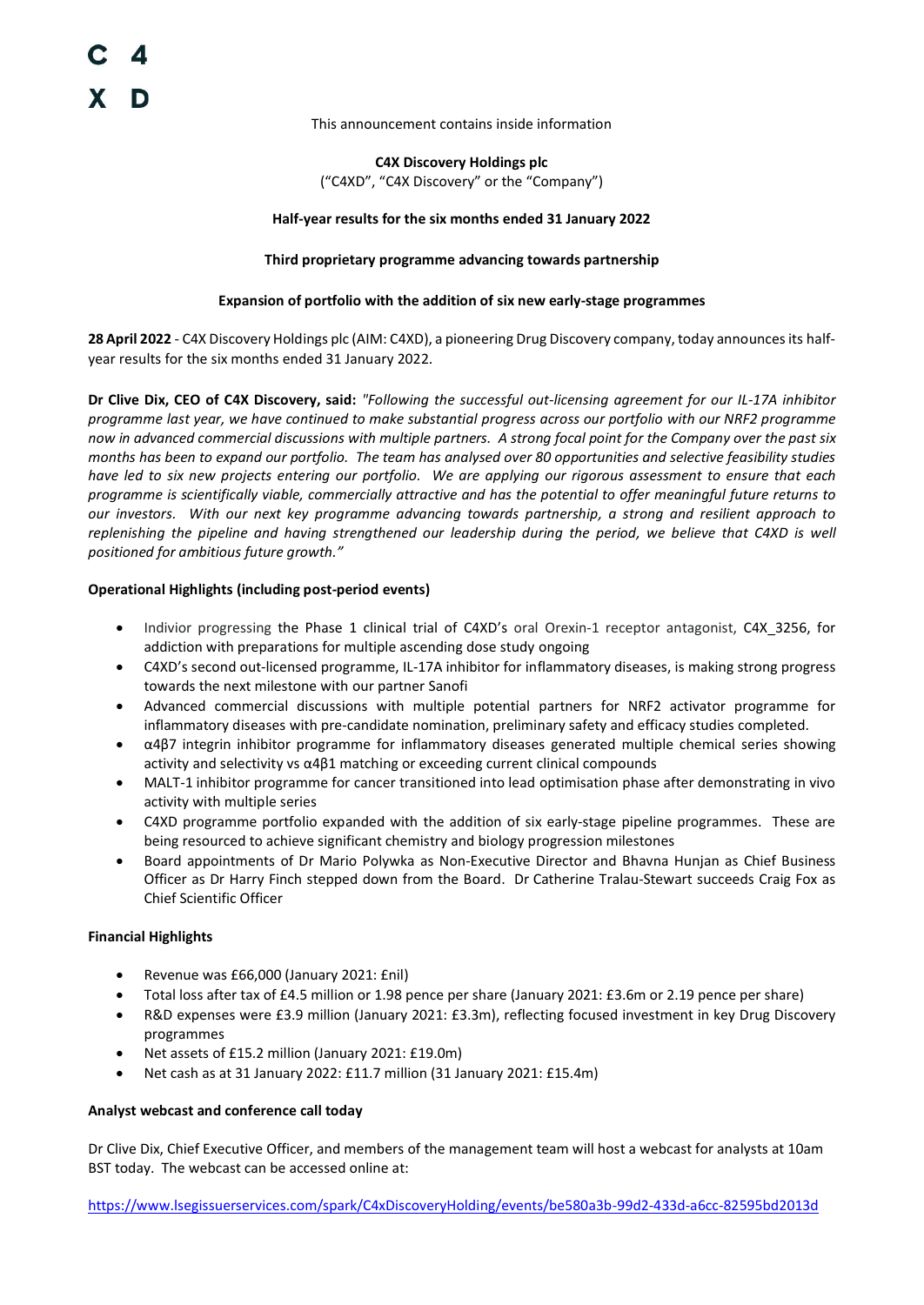A copy of the final results presentation will be released later this morning on the Company website at [www.c4xdiscovery.com.](http://www.c4xdiscovery.com/)

- Ends -

#### **Contacts**

| <b>C4X Discovery Holdings</b>                            |                     |
|----------------------------------------------------------|---------------------|
| Mo Noonan, Communications                                | +44 (0) 787 6444977 |
|                                                          |                     |
| Panmure Gordon (UK) Limited (NOMAD and Broker)           |                     |
| Freddy Crossley, Emma Earl (Corporate Finance)           | +44 (0)20 7886 2500 |
| Rupert Dearden (Corporate Broking)                       |                     |
|                                                          |                     |
| C4X Discovery Media – Consilium Strategic Communications |                     |
| Mary-Jane Elliott, Chris Gardner, Matthew Neal           | +44 (0)203 709 5700 |
|                                                          |                     |

#### **Notes to Editors:**

#### **About C4X Discovery**

C4X Discovery ("C4XD") is a pioneering Drug Discovery company combining scientific expertise with cutting-edge Drug Discovery technologies to efficiently deliver world-leading medicines, which are developed by our partners for the benefit of patients. We have a highly valuable and differentiated approach to Drug Discovery through our enhanced DNA-based target identification and candidate molecule design capabilities, generating small molecule drug candidates across multiple disease areas including inflammation, neurodegeneration, oncology and addictive disorders. Our commercially attractive portfolio ranges from early-stage novel target opportunities to late-stage Drug Discovery programmes ready for out-licensing to partners and we have two commercially partnered programmes with one candidate in clinical development.

We collaborate with leading pharmaceutical and life sciences companies to enrich our expertise and take our assets through pre-clinical and clinical development. Through early-stage revenue-generating licensing deals, we realise returns from our high value pre-clinical assets which are reinvested to maximise the value of our Drug Discovery portfolio. For more information visit us at [www.c4xdiscovery.com](http://www.c4xdiscovery.com/) or follow us on twitter @C4XDiscovery.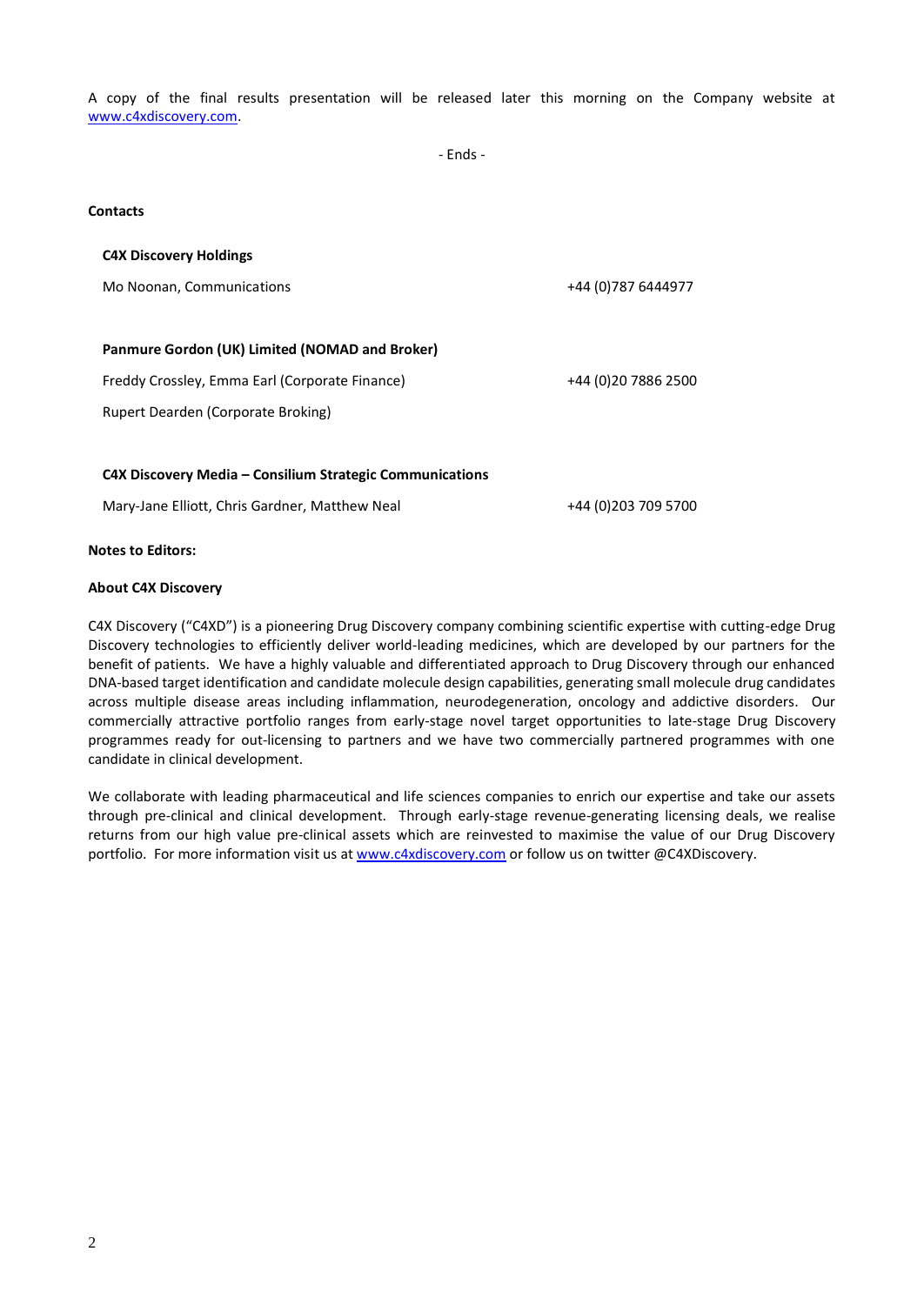## **Corporate Overview**

The first six months of the year has been a period of positive progress across the entire portfolio. Following the successful €414 million exclusive, worldwide out-licensing of our IL-17A inhibitor programme to Sanofi in April last year, we have made strong headway working alongside Sanofi towards the next milestone in the agreement. Our partner, Indivior, has continued to advance the Orexin-1 antagonist programme for addictive disorders with preparation ongoing for the multi-ascending dose study. We have continued to drive key programmes towards partnering with significant advances in our NRF2 programme for inflammatory diseases, α4β7 integrin inhibitor programme for inflammatory bowel disease ("IBD") and our MALT-1 inhibitor programme for oncology and inflammation indications.

A key element of focus this year is to replenish and scale our pipeline of programmes to ensure a strong and sustainable future for C4XD. The team has analysed over 80 opportunities and following selective feasibility studies, we now have six new early-stage programmes in the pipeline. These are undergoing our rigorous evaluation process to ensure that the programmes we have selected offer all the right attributes to deliver a successful molecule for out-licensing. Each programme will go through a series of chemistry and biological tests to begin building the dataset for that programme and to stress test their viability. We believe in a kill fast policy and any programmes that do not withstand our rigorous process will be discontinued to redirect investment towards other programmes demonstrating greater potential. That way we can ensure the continued consistency and quality of molecules we have in our pipeline to date. In addition, to further build out our portfolio, we are open to innovative and high-quality opportunities from within academic research or through technology and industry collaborations. We have a strong track record as a good partner, with the drive and focus to deliver new molecules for out-licensing to the pharmaceutical industry.

The Company has a robust cash position and manageable fixed cost base. Cash, cash equivalents, short-term investments and deposits were £11.7 million at 31 January 2022 (31 January 2021: £15.4 million). R&D investment remained stable at £3.9 million in the six months ending 31 January 2022 (January 2021: £3.3 million). Administrative Expenses were £1.6 million compared to £1.2 million in the prior year.

During the period we announced a number of senior appointments. In December, we were delighted to welcome Catherine Tralau-Stewart to succeed Craig Fox as C4XD's new Chief Scientific Officer. Cathy is a highly respected scientific leader with strong and deep drug discovery expertise. Her broad and in-depth knowledge of drug discovery and translation of early research innovation into robust drug discovery programmes will further advance C4XD's scientific portfolio and support effective decision-making. We also appointed Dr Mario Polywka as a Non-Executive Director to replace Dr Harry Finch who stood down from the Board. Mario joins C4XD with more than 20 years' experience across the biotech industry and brings strong operational, commercial, strategic and drug discovery expertise to the Board. In January, we strengthened the Board with Bhavna Hunjan's appointment as Chief Business Officer and Emma Blaney joined the Executive Team as Chief Operating Officer. These internal promotions reflect the positive impact Bhavna and Emma have had on the business overall and they have been fundamental to the success of the Company.

## **Portfolio Review**

## **Addictive disorders (Orexin-1 Antagonist) – out-licensed to Indivior**

Indivior progressing preparation for Phase 1 multiple ascending dose study

Under C4XD's milestone and royalties agreement with Indivior worth up to US\$284 million for C4XD's oral Orexin-1 receptor antagonist C4X\_3256 (INDV-2000) for the treatment of addiction, Indivior has continued to make preparatory progress on formulation and chemical development for the Phase I multiple ascending dose study. INDV-2000 has successfully completed the Phase I first in human single ascending dose clinical trial showing encouraging safety and pharmacokinetics in healthy volunteers. The additional U.S. FDA-requested 28-day repeat-dose toxicology study is anticipated to read-out in Q2 2022.

Opioid addiction is an increasing burden on the healthcare system, particularly in the US but is a growing global issue. For the first time ever, the U.S. exceeded 100,000 overdose deaths, up by 21%, with synthetic opioids including fentanyl accounting for 65% of fatal overdoses<sup>1</sup>.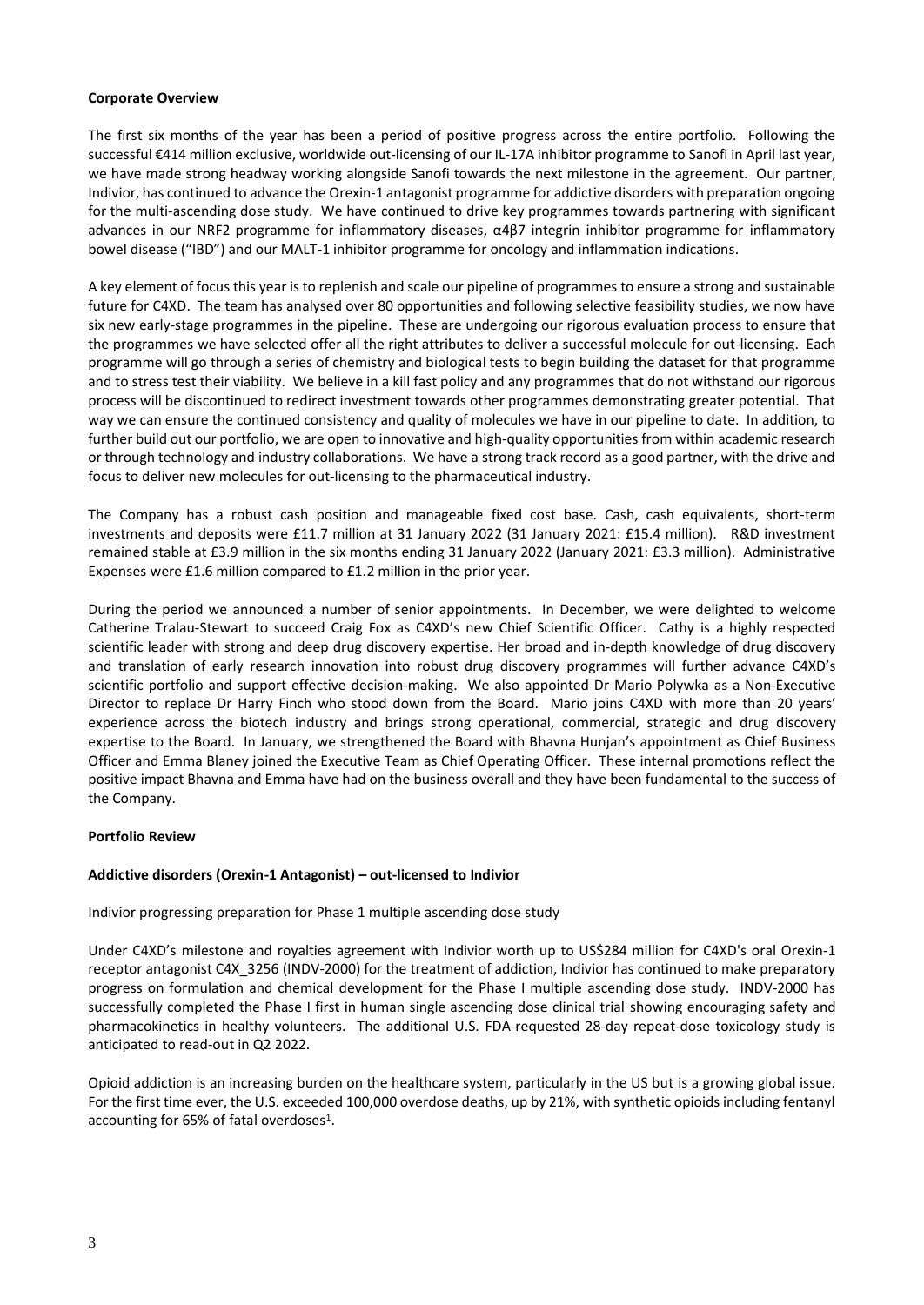## **Inflammation (IL-17A Inhibitor) – out-licensed to Sanofi**

#### Sanofi-led programme making significant progress

Last year, C4XD completed an out-licensing agreement with Sanofi for its IL-17A inhibitor programme for up to €414 million with milestones and royalties. The programme is now under Sanofi's leadership and is making strong progress. The C4XD team have been working with Sanofi to utilise our Conformetrix technology and expertise as the programme rapidly advances towards the next milestone in the agreement.

Interleukin-17 (IL-17A) is a key cytokine that links T cell activation to neutrophil mobilisation and activation. As such, IL-17 can mediate protective innate immunity to pathogens or contribute to inflammatory disease progression, such as psoriasis<sup>2</sup>. U.S. FDA-approved injectable biologics targeting IL-17, secukinumab and ixekizumab, generated combined net sales of ~\$7bn in 2021 and have demonstrated that the mechanism is both safe and efficacious.

C4XD's oral IL-17A inhibitor programme can selectively block IL-17 activity whilst maintaining molecular size of the molecule in the traditional "drug-like" range. This gives the potential to deliver the therapeutic benefit of existing antibody therapeutics in a more convenient form and thereby address the unmet need for a safe and effective oral therapy that can expand the treated patient population across multiple inflammatory diseases.

#### **Inflammation (NRF2 Activator)**

## Advanced commercial discussions with multiple potential partners

Inflammation is a key driver in many pathological conditions. NRF2 plays a pivotal role in controlling the expression of antioxidant genes that ultimately exert anti-inflammatory functions. Targeting the NRF2 pathway to reduce inflammatory damage offers the potential for a new approach to treat a variety of inflammatory diseases. Interest in this therapeutic approach covers multiple therapeutic areas including chronic obstructive pulmonary disease, atopic dermatitis, IBD, pulmonary arterial hypertension and sickle cell disease.

Oral dosing in C4XD's NRF2 activator programme has shown to significantly activate NRF2, providing anti-inflammatory and antioxidant activity. In C4XD studies, multiple lead compounds show greater than 12-hour duration of action following low oral dosing on activation of NRF2 in key tissues such as the lung, the liver and in blood. Pre-candidate nomination and preliminary safety studies including significant drug substance scale-up to support longer-term studies have now been successfully completed.

Advanced partnering discussions are ongoing for this programme with multiple parties and include partner-funded studies under Material Transfer Agreements (MTA) to validate C4XD molecules in a partner's in-house biological assays and disease models. This is in line with C4XD's strategy to out-licence our drug discovery programmes at a pre-clinical stage to generate returns for our investors.

## **Inflammation (α4β7 Integrin Inhibitor)**

Multiple chemical series showing activity and selectivity vs α4β1 matching or exceeding current clinical compounds

C4XD's oral α4β7 integrin inhibitor programme has identified multiple series of novel, potent and selective α4β7 integrin inhibitors for the treatment of IBD. Effective antibody therapy against this target is already approved, removing the clinical target risk, but an effective oral therapy remains highly sought after. During 2021, Morphic Therapeutic's Phase 1 clinical study demonstrated high target occupancy in blood at developable doses but with a twice daily profile. C4XD's programme is targeting a much desired once-a-day profile.

Oral bioavailability, in C4XD's α4β7 integrin inhibitor programme for the treatment of IBD, has been demonstrated and there is particular focus on improving PK properties to achieve a good oral half-life. External interest in this programme remains significant with the potential for out-licensing, should further studies demonstrate the potential for a oncedaily profile.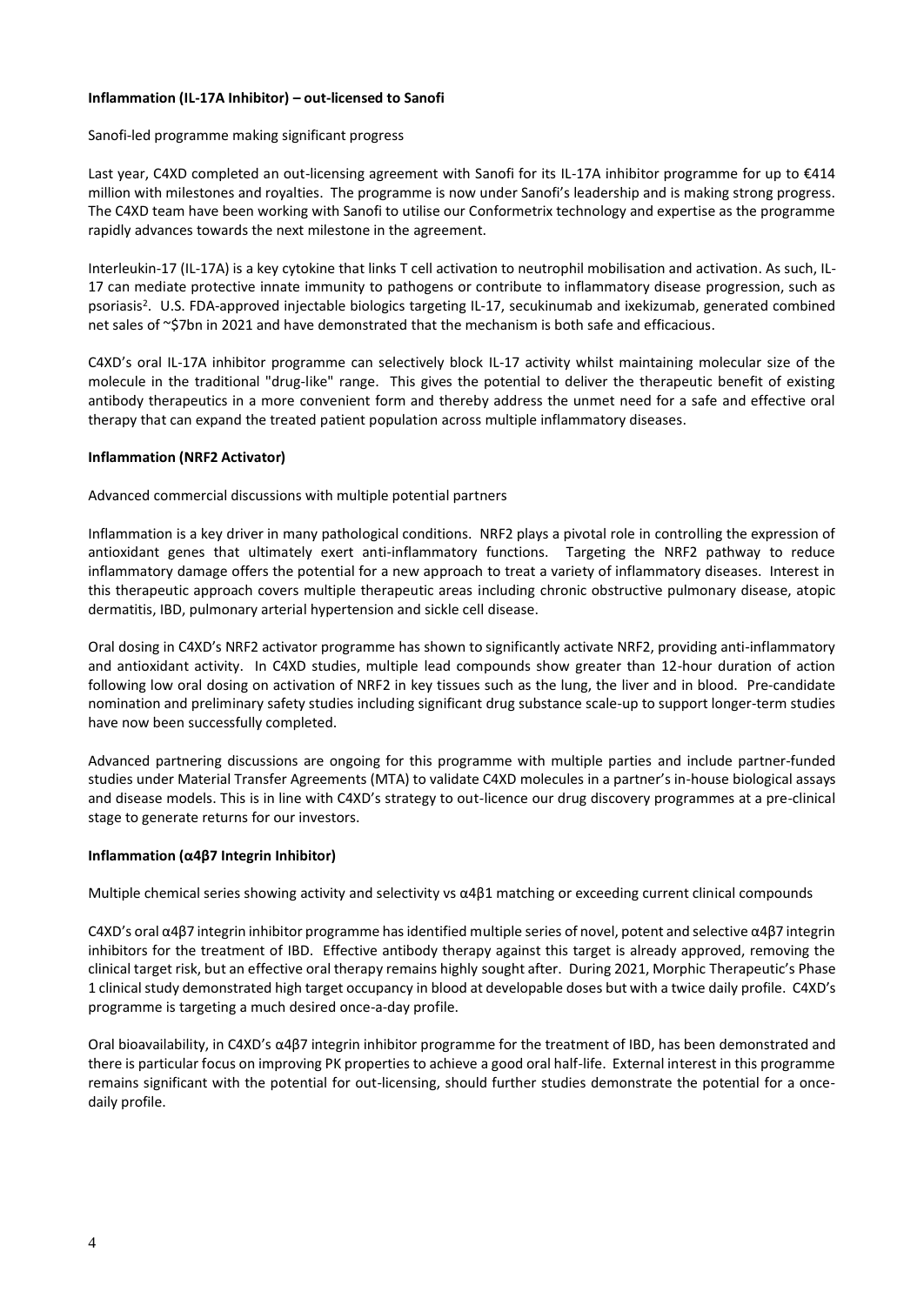## **Haematological Cancer (MALT1 Inhibitor)**

## Lead optimisation phase

MALT1 is one of the key regulators of B-cell receptor (BCR) and T-cell receptor (TCR) signalling. Mutations that lead to constitutive activation of MALT1 are associated with aggressive forms of non-Hodgkin B-cell lymphoma and inhibition of MALT1 has potential therapeutic applicability as a mono therapy for MALT1-driven cancers such as activated B-cell diffuse large B-cell lymphoma (ABC-DLBCL) and in combination with BTK inhibitors across multiple haematological indications, as well as broader potential in solid tumours and inflammation.

During the period, C4XD licensed the MALT1 Inhibitor programme from LifeArc® , a UK medical research charity, and is now leading the programme. To date, three novel series have been identified by harnessing C4XD's Conformetrix technology which demonstrate functional cell activity and oral bioavailability. The programme has transitioned to lead optimisation having demonstrated *in vivo* activity equivalent to that achieved with J&J's clinical candidate JNJ-67856633 across multiple series.

## **Expansion of Pipeline**

As we look to scale our portfolio, six new early-phase programmes are being resourced to target significant chemistry and biology progression milestones. These programmes target clear unmet medical need, combined with significant commercial potential and a unique opportunity to produce valuable chemical equity and IP through interpretation of conformational insight via C4XD's Conformetrix and 4Sight technologies. Details of each programme will be provided once robust data has been generated exemplifying novel chemical matter.

#### **Outlook**

In the coming months, we will continue to work with our partners to progress out-licensed programmes towards the next milestone, drive forward each programme in our portfolio towards partnership and advance commercial discussions for our third programme, NRF2. With a strong and resilient approach to replenishing the pipeline and having strengthened our leadership during the period, we believe that C4XD is well positioned for ambitious future growth.

- *1. https://www.indivior.com/resources/dam/id/838/Indivior%20FY%202021%20Presentation%20for%20Webcast.pdf*
- *2. https://www.ncbi.nlm.nih.gov/pmc/articles/PMC4530463/*
- *3. Plaque Psoriasis: Global Drug Forecast and Market Analysis to 2027, GlobalData, December 2018*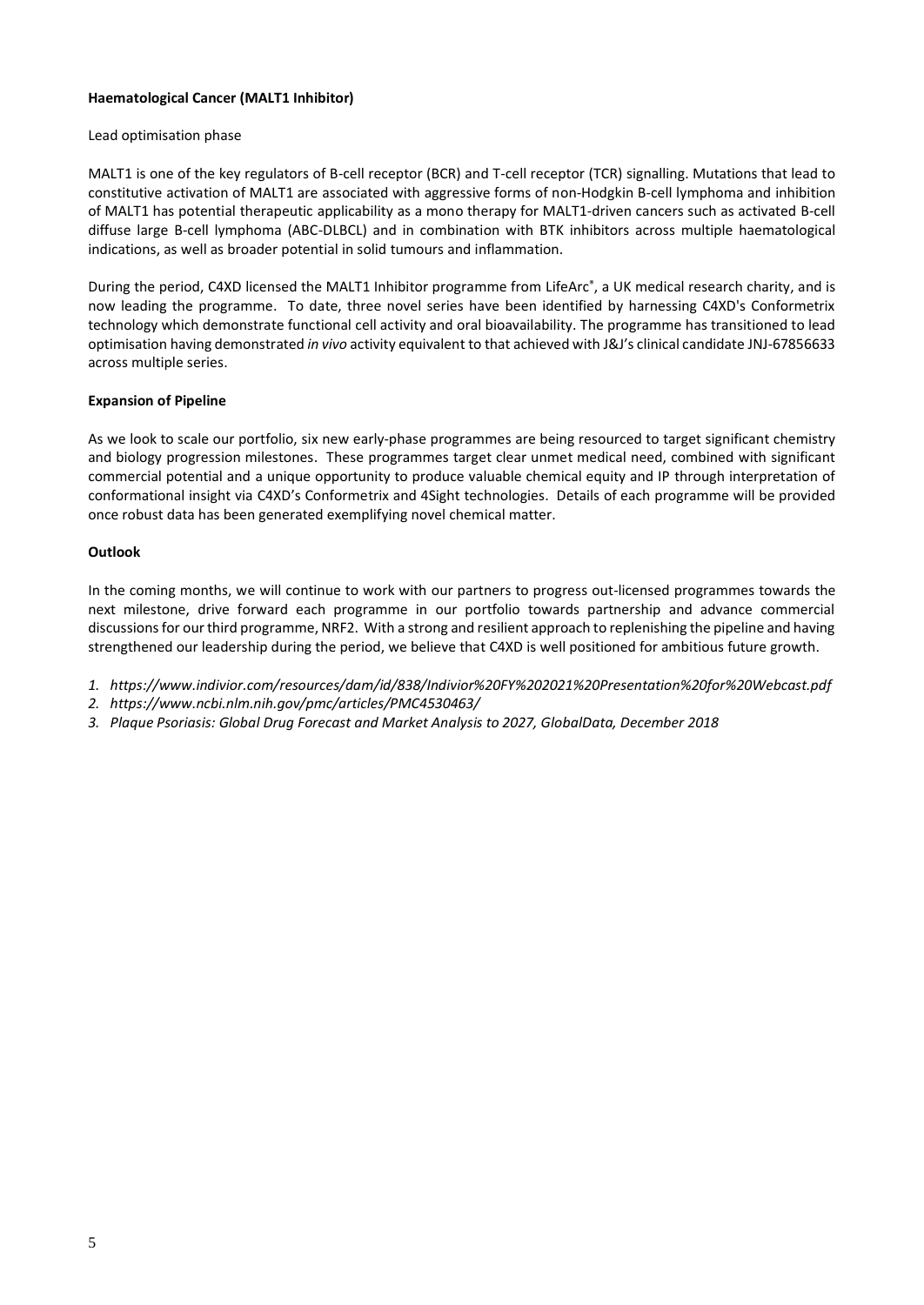# **Interim consolidated statement of comprehensive income For the six months ended 31 January 2022**

|                                   |                | <b>Six months</b>       | Six months             | Year         |
|-----------------------------------|----------------|-------------------------|------------------------|--------------|
|                                   |                | to                      | to                     | to           |
|                                   |                |                         |                        | 31 July      |
|                                   |                | <b>31 January 2022</b>  | <b>31 January 2021</b> | 2021         |
|                                   |                | (Unaudited)             | (Unaudited)            | (Audited)    |
|                                   |                | £000                    | £000                   | £000         |
|                                   | <b>Notes</b>   |                         |                        |              |
| Revenue                           |                | 66                      |                        | 5,642        |
|                                   |                |                         |                        |              |
| Cost of sales                     |                | (59)                    |                        | (90)         |
|                                   |                |                         |                        |              |
| <b>Gross profit</b>               |                | $\overline{\mathbf{z}}$ |                        |              |
|                                   |                |                         |                        | 5,552        |
| Research and development expenses |                | (3,942)                 | (3, 304)               | (8, 263)     |
| Administrative expenses           |                | (1, 595)                | (1, 217)               | (3, 182)     |
|                                   |                |                         |                        |              |
| <b>Operating loss</b>             |                | (5,530)                 | (4,521)                | (5,893)      |
|                                   |                |                         |                        |              |
| Finance income                    |                |                         |                        | $\mathbf{1}$ |
| Finance costs                     |                | (7)                     | (7)                    | (15)         |
|                                   |                |                         |                        |              |
| Loss before taxation              |                | (5, 537)                | (4,528)                | (5,907)      |
| Taxation                          | $\overline{3}$ | 1,020                   | 888                    | 2,063        |
|                                   |                |                         |                        |              |
| Loss for the period and total     |                |                         |                        |              |
| comprehensive loss for the period |                | (4, 517)                | (3,640)                | (3,844)      |
|                                   |                |                         |                        |              |
| Loss per share:                   |                |                         |                        |              |
| Basic loss for the period         | 4              | (1.98)p                 | (2.19)p                | (1.96)p      |
| Diluted loss for the period       | 4              | (1.81)p                 | (2.18)p                | (1.82)p      |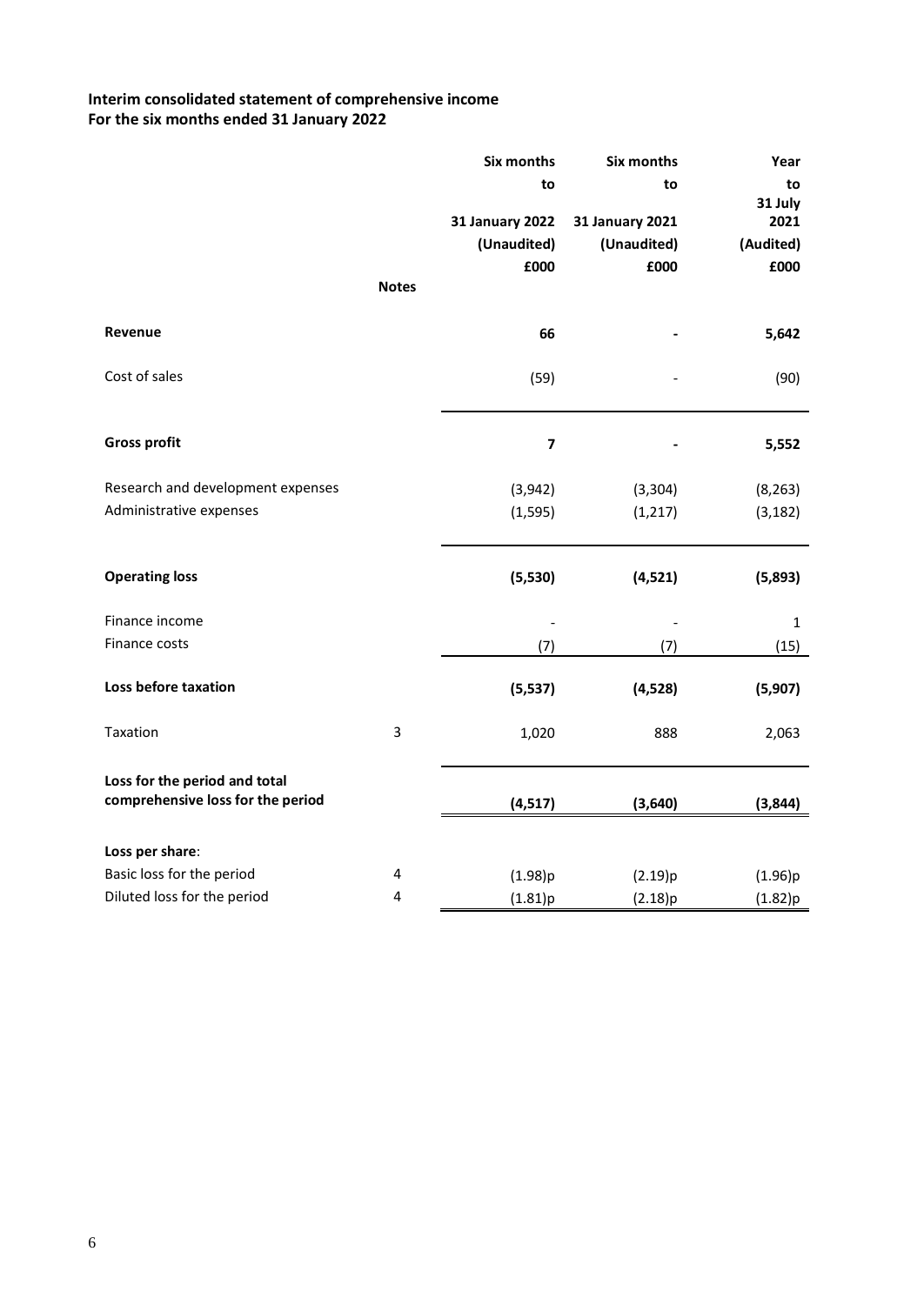# **Interim consolidated statement of changes in equity For the six months ended 31 January 2022**

|                                                                                                                                   | <b>Issued</b><br>equity<br>capital<br>£000 | Share<br>premium<br>£000 | Warrant<br>reserve<br>£000 | <b>Share</b><br>based<br>payment<br>reserve<br>£000 | Merger<br>reserve<br>£000 | Capital<br>contribution<br>reserve<br>£000 | Revenue<br>reserve<br>£000 | Total<br>£000     |
|-----------------------------------------------------------------------------------------------------------------------------------|--------------------------------------------|--------------------------|----------------------------|-----------------------------------------------------|---------------------------|--------------------------------------------|----------------------------|-------------------|
| <b>At 01 August 2020</b>                                                                                                          | 3,216                                      | 40,306                   |                            | 942                                                 | 920                       | 195                                        | (37, 513)                  | 8,066             |
| Loss for the six months to<br>31 January 2021<br>Issue of share capital<br>Expenses of placing, open                              | 1,072                                      | 12,936                   |                            |                                                     |                           |                                            | (3,640)                    | (3,640)<br>14,008 |
| offer and subscription by<br>directors                                                                                            |                                            | (551)                    |                            |                                                     |                           |                                            |                            | (551)             |
| Issue of warrants                                                                                                                 |                                            |                          | 992                        |                                                     |                           |                                            |                            | 992               |
| Share-based payments                                                                                                              |                                            |                          | ä,                         | 117                                                 |                           |                                            |                            | 117               |
| At 31 January 2021                                                                                                                | 4,288                                      | 52,691                   | 992                        | 1,059                                               | 920                       | 195                                        | (41, 153)                  | 18,992            |
| Loss for the six months to<br>31 July 2021<br>Issue of share capital<br>Expenses of placing and open                              |                                            |                          |                            |                                                     |                           |                                            | (204)                      | (204)             |
| offer                                                                                                                             |                                            |                          |                            |                                                     |                           |                                            |                            |                   |
| Exercise of options                                                                                                               | $\overline{2}$                             | 6                        |                            |                                                     |                           |                                            |                            | 8                 |
| <b>Exercise of warrants</b><br>Share-based payments                                                                               | 13<br>÷,                                   | 345                      | (13)                       | 132                                                 |                           |                                            | 13<br>÷,                   | 358<br>132        |
| At 31 July 2021                                                                                                                   | 4,303                                      | 53,042                   | 979                        | 1,191                                               | 920                       | 195                                        | (41, 344)                  | 19,286            |
| Loss for the six months to<br>31 January 2022<br>Issue of share capital<br>Expenses of placing, open<br>offer and subscription by |                                            |                          |                            |                                                     |                           |                                            | (4, 517)                   | (4, 517)          |
| directors                                                                                                                         |                                            |                          |                            |                                                     |                           |                                            |                            |                   |
| <b>Exercise of warrants</b>                                                                                                       | 11                                         | 297                      | (11)                       |                                                     |                           |                                            | 11                         | 308               |
| Share-based payments                                                                                                              |                                            |                          | L,                         | 114                                                 |                           |                                            |                            | 114               |
| At 31 January 2022                                                                                                                | 4,314                                      | 53,339                   | 968                        | 1,305                                               | 920                       | 195                                        | (45, 850)                  | 15,191            |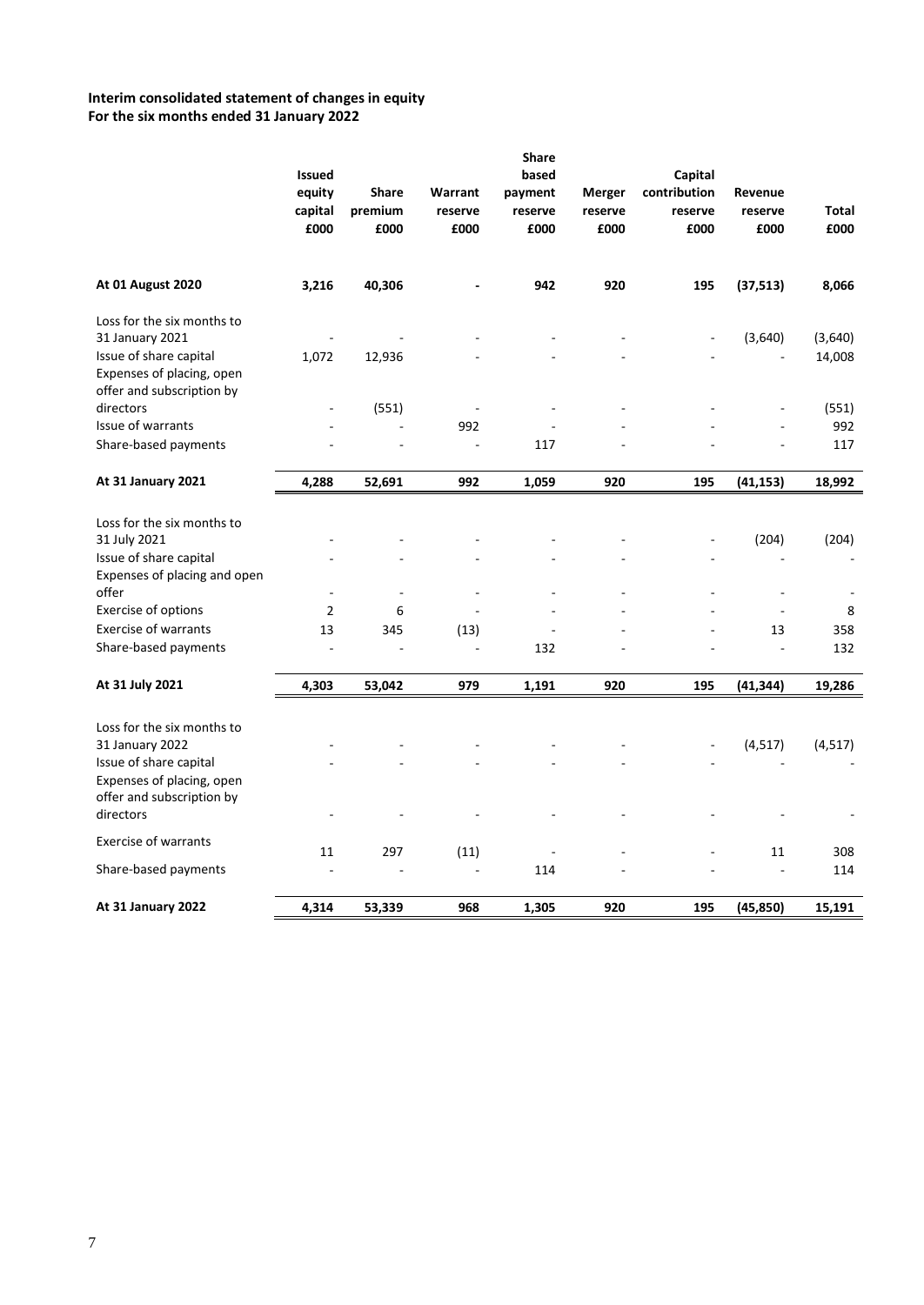# **Interim consolidated statement of financial position As at 31 January 2022**

|                                                 |              | <b>31 January 2022</b> | <b>31 January 2021</b> | 31 July 2021     |  |
|-------------------------------------------------|--------------|------------------------|------------------------|------------------|--|
|                                                 |              | (Unaudited)            | (Unaudited)            | (Audited)        |  |
|                                                 |              | £000                   | £000                   | £000             |  |
|                                                 | <b>Notes</b> |                        |                        |                  |  |
| <b>Assets</b>                                   |              |                        |                        |                  |  |
| <b>Non-current assets</b>                       |              |                        |                        |                  |  |
| Property, plant and equipment                   |              | 30                     | 41                     | 33               |  |
| Intangible assets                               |              | 67                     | 88                     | 69               |  |
| Goodwill                                        |              | 1,192                  | 1,192                  | 1,192            |  |
| Right-of-use assets                             |              | 266                    | 492                    | 377              |  |
|                                                 |              | 1,555                  | 1,813                  | 1,671            |  |
| <b>Current assets</b>                           |              |                        |                        |                  |  |
| Trade and other receivables                     |              | 571                    | 616                    | 574              |  |
| Income tax asset                                |              | 3,073                  | 2,668                  | 2,053            |  |
| Cash and cash equivalents                       |              | 11,679                 | 15,396                 | 17,103           |  |
|                                                 |              | 15,323                 | 18,680                 | 19,730           |  |
| <b>Total assets</b>                             |              | 16,878                 | 20,493                 | 21,401           |  |
| <b>Liabilities</b>                              |              |                        |                        |                  |  |
| <b>Current liabilities</b>                      |              |                        |                        |                  |  |
| Trade and other payables                        |              | (1, 390)               | (985)                  | (1,647)          |  |
| Lease liabilities                               |              | (171)                  | (219)                  | (217)            |  |
|                                                 |              | (1, 561)               | (1, 204)               | (1,864)          |  |
| <b>Non-current liabilities</b>                  |              |                        |                        |                  |  |
| Trade and other payables                        |              |                        |                        | (64)             |  |
| Lease liabilities                               |              | (126)                  | (297)                  | (187)            |  |
|                                                 |              | (126)                  | (297)                  | (251)            |  |
| <b>Total liabilities</b>                        |              | (1,687)                | (1,501)                | (2, 115)         |  |
| <b>Net assets</b>                               |              | 15,191                 | 18,992                 | 19,286           |  |
|                                                 |              |                        |                        |                  |  |
| <b>Capital and reserves</b>                     |              |                        |                        |                  |  |
| Issued equity capital                           | 5            | 4,314                  | 4,288                  | 4,303            |  |
| Share premium<br>Share-based payment reserve    | 5            | 53,339                 | 52,691                 | 53,042           |  |
| Warrant reserve                                 |              | 1,305                  | 1,059                  | 1,191            |  |
|                                                 |              | 968                    | 992                    | 979              |  |
| Merger reserve                                  |              | 920                    | 920                    | 920              |  |
| Capital contribution reserve<br>Revenue reserve |              | 195<br>(45, 850)       | 195                    | 195<br>(41, 344) |  |
|                                                 |              |                        | (41, 153)              |                  |  |
| <b>Total equity</b>                             |              | 15,191                 | 18,992                 | 19,286           |  |

Approved by the Board and authorised for issue on 27 April 2022 Brad Hoy Chief Financial Officer 27 April 2022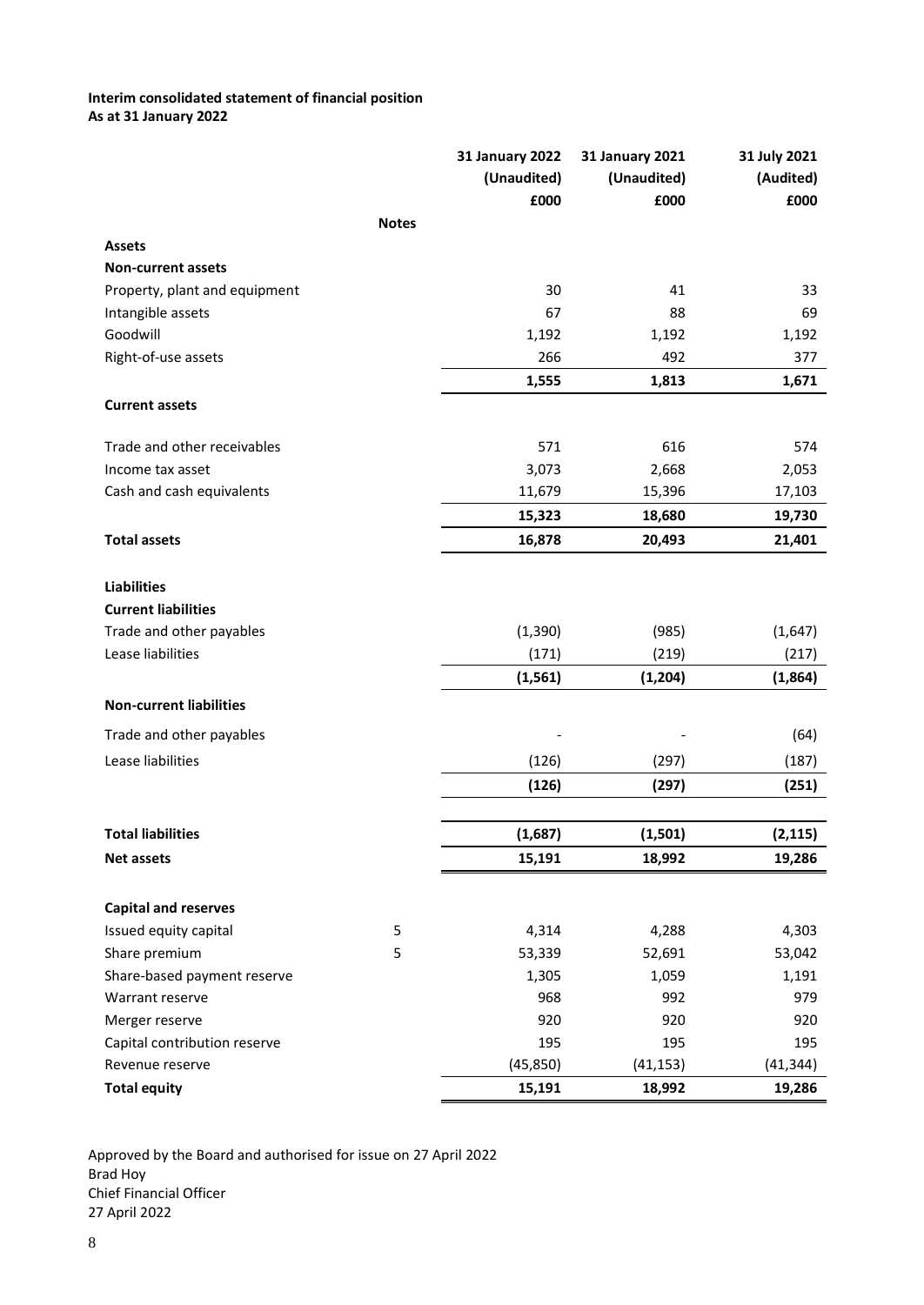# **Interim consolidated cash flow statement For the six months ended 31 January 2022**

|                                                               | Six months  | Six months  | Year         |
|---------------------------------------------------------------|-------------|-------------|--------------|
|                                                               | to          | to          | to           |
|                                                               | 31 January  | 31 January  | 31 July      |
|                                                               | 2022        | 2021        | 2021         |
|                                                               | (Unaudited) | (Unaudited) | (Audited)    |
|                                                               | £000        | £000        | £000         |
| Loss after tax and interest                                   | (4, 517)    | (3,640)     | (3,844)      |
| Adjustments for:                                              |             |             |              |
| Depreciation of property, plant and equipment                 | 12          | 16          | 33           |
| Depreciation of right-of-use assets                           | 111         | 139         | 254          |
| Amortisation of intangible assets                             | 3           | 69          | 88           |
| Share-based payments                                          | 114         | 117         | 249          |
| Finance income                                                |             |             | (1)          |
| Finance costs                                                 | 7           | 7           | 15           |
| Taxation                                                      | (1,020)     | (888)       | (2,063)      |
| Changes in working capital:                                   |             |             |              |
| Decrease/(increase) in trade and other receivables            | 3           | (178)       | (136)        |
| (Decrease)/increase in trade and other payables               | (321)       | (181)       | 545          |
| Cash outflow from operating activities                        | (5,608)     | (4, 539)    | (4,860)      |
| Research and development tax credit received                  |             |             | 1,790        |
| Net cash outflow from operating activities                    | (5,608)     | (4,539)     | (3,070)      |
|                                                               |             |             |              |
| Cash flows from investing activities:                         |             |             |              |
| Purchases of property, plant and equipment                    | (10)        | (11)        | (20)         |
| Finance income                                                |             |             | $\mathbf{1}$ |
| Net cash outflow from investing activities                    | (10)        | (11)        | (19)         |
| <b>Cash flows from financing activities:</b>                  |             |             |              |
| Payment of lease liabilities                                  | (114)       | (151)       | (271)        |
| Proceeds from the issue of ordinary share capital             | 308         | 15,000      | 15,366       |
| Expenses of placing, open offer and subscription by directors |             | (551)       | (551)        |
| Net cash inflow from financing activities                     | 194         | 14,298      | 14,544       |
| Increase/(decrease) in cash and cash equivalents              |             |             |              |
|                                                               | (5, 424)    | 9,748       | 11,455       |
| Cash and cash equivalents at the start of the period          | 17,103      | 5,648       | 5,648        |
| Cash, cash equivalents and deposits at the end of the period  | 11,679      | 15,396      | 17,103       |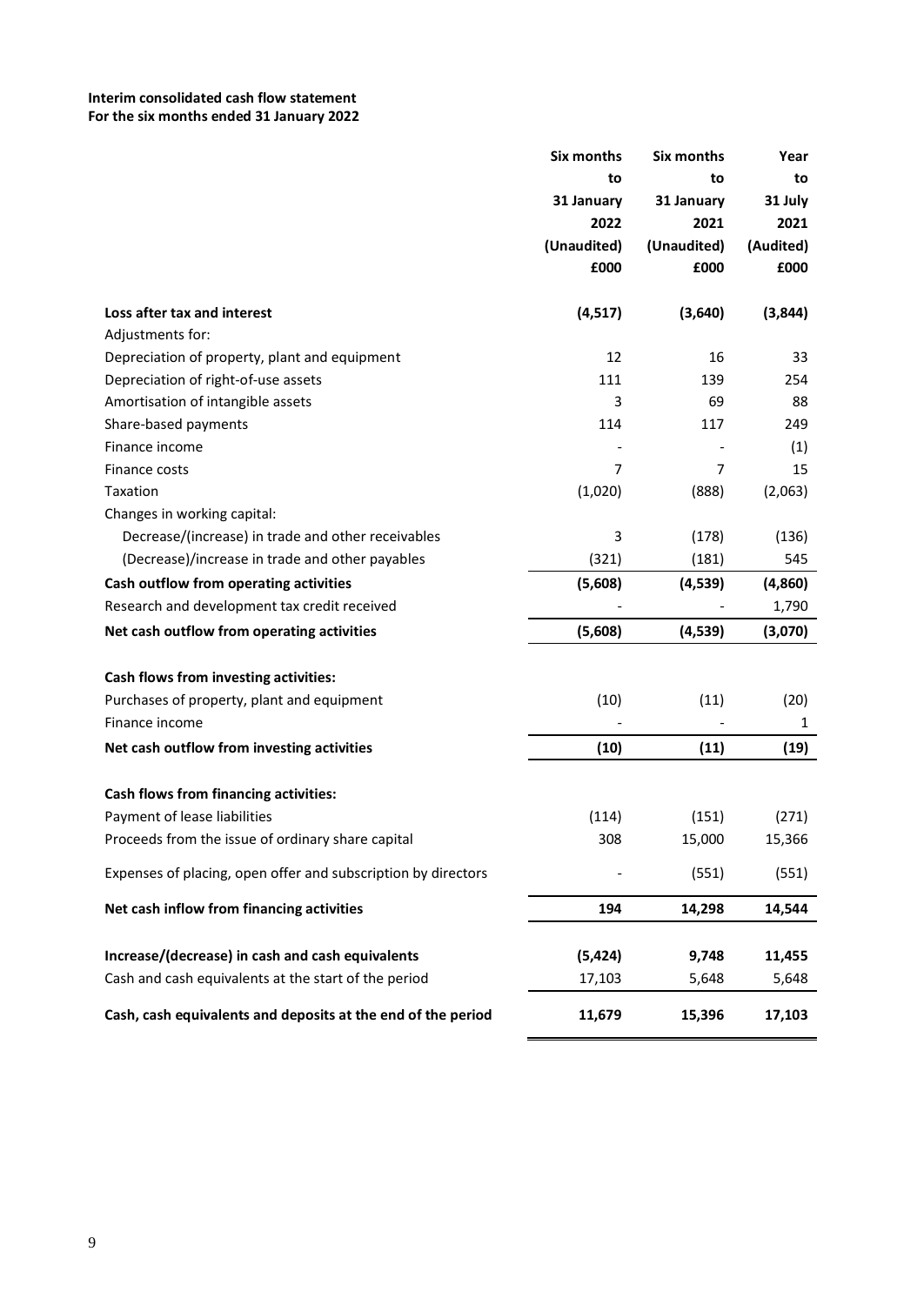# **Notes to the interim financial report For the six months ended 31 January 2022**

# **1. Corporate information**

The principal activity of the C4X Discovery Holdings plc is research and development, a review of which is included in the Chairman's and CEO's Statement.

C4XD is incorporated and domiciled in the United Kingdom and its registered number is 09134041. The address of the registered office is Manchester One, 53 Portland Street, Manchester, M1 3LD.

The interim financial information was approved for issue on 27 April 2022.

# **2. Accounting policies**

## **Basis of preparation**

The accounting policies adopted in this interim financial report are consistent with those followed in the preparation of the Group's annual report and accounts for the year to 31 July 2021, except for the following changes:

The interim financial information for the six months ended 31 January 2022 and 31 January 2021 is unaudited and does not constitute statutory accounts as defined in the Companies Act 2006. This interim financial report includes audited comparatives for the year to 31 July 2021. The 2021 annual report and accounts received an unqualified audit opinion and have been filed with the Registrar of Companies.

These interim financial statements have been prepared in accordance with IAS34 Interim Financial Reporting. They do not include all the information required for a complete set of IFRS financial statements. However, selected explanatory notes are included to explain events and transactions that are significant to an understanding of the changes in the Group's financial position and performance since the last annual consolidated financial statements as at and for the year ended 31 July 2021.

## **Basis of consolidation**

This interim financial report consolidates the financial statements of C4X Discovery Holdings plc and the entities it controls (its subsidiaries).

# **3. Taxation**

| Six months to                                            |            | Six months to | Year to |  |
|----------------------------------------------------------|------------|---------------|---------|--|
|                                                          | 31 January | 31 January    | 31 July |  |
|                                                          | 2022       | 2021          | 2021    |  |
|                                                          | £000       | £000          | £000    |  |
| UK corporation tax losses in the period                  |            |               |         |  |
| Research and development income tax credit<br>receivable | (1,020)    | (888)         | (2,053) |  |
| Adjustment in respect of prior periods                   |            |               | (10)    |  |
|                                                          | (1,020)    | (888)         | (2,063) |  |
|                                                          |            |               |         |  |